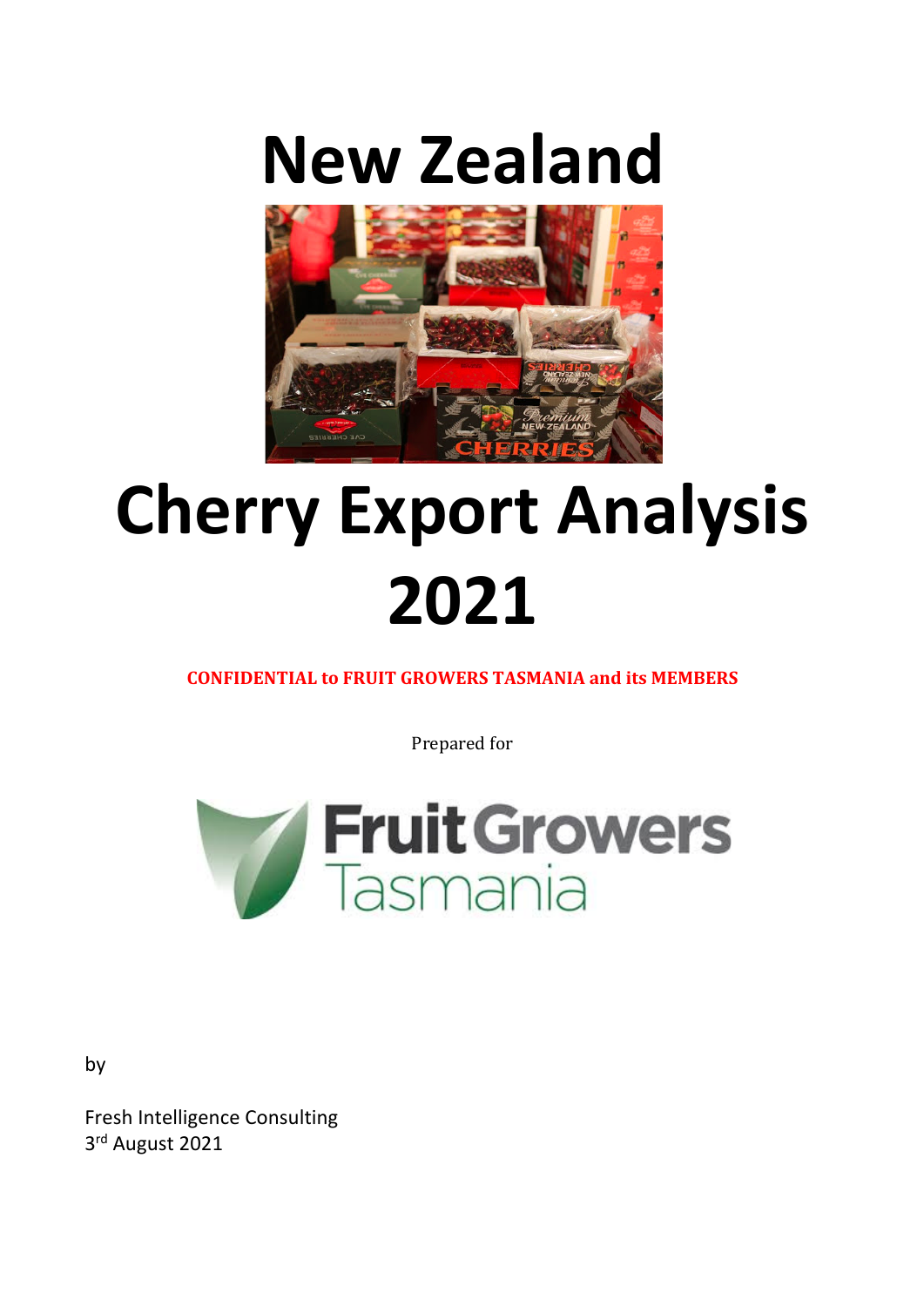## **Overview**

In 2020/21 New Zealand exported 2,952 tonnes of cherries valued at A\$52.2m. The result was 35 per cent higher than the previous year by volume recovering some of the decline of 2020 although well below the peak volume of 2017/18

Taiwan and China have been the main destinations over the last 5 years and 2020/21 and recorded growth by 44 and 47 per cent in year on year respectively although still lower over 5 years.

The average recorded export prices AU\$17.67 per kg during the 2020/21 season was lower and would have played a role in stimulating higher volumes for export.

*Table 1 – New Zealand Cherry Exports by Volume (Tonnes)*

|                      | 2014/15 | 2015/16 | 2016/17 | 2017/18 | 2018/19 | 2019/20 | 2020/21 | 2021 share | 1 year chg | 5 year trend |
|----------------------|---------|---------|---------|---------|---------|---------|---------|------------|------------|--------------|
|                      | Tonnes  | Tonnes  | Tonnes  | Tonnes  | Tonnes  | Tonnes  | Tonnes  | % of total | %          | % p.a. CAGR  |
| Taiwan               | 1,562   | 1,238   | 1,440   | 1,644   | 1,418   | 840     | 1,215   | 41.1%      | 44.6%      | $-4.2%$      |
| China                | 732     | 1,020   | 972     | 1,509   | 875     | 437     | 643     | 21.8%      | 47.1%      | $-9.8%$      |
| Viet Nam             | 282     | 336     | 426     | 400     | 289     | 352     | 501     | 17.0%      | 42.5%      | 4.1%         |
| Thailand             | 437     | 449     | 486     | 580     | 233     | 193     | 196     | 6.6%       | 1.2%       | $-20.3%$     |
| Hong Kong            | 104     | 150     | 115     | 153     | 82      | 33      | 19      | 0.6%       | $-44.6%$   | $-36.7%$     |
| Malaysia             | 132     | 58      | 61      | 66      | 93      | 37      | 75      | 2.6%       | 103.5%     | 5.5%         |
| South Korea          | 202     | 415     | 152     | 181     | 80      | 45      | 51      | 1.7%       | 14.7%      | $-23.8%$     |
| Singapore            | 196     | 144     | 88      | 96      | 39      | 44      | 46      | 1.6%       | 4.9%       | $-14.8%$     |
| Japan                | 17      | 27      | 20      | 30      | 51      | 62      | 54      | 1.8%       | $-12.5%$   | 28.6%        |
| <b>United States</b> | 10      | 39      | 142     | 193     | 60      | 62      | 112     | 3.8%       | 79.7%      | $-5.7%$      |
| <b>EUROPE</b>        | 5       | 13      | 6       | 17      | 11      | 1       |         | 0.0%       | $-100.0\%$ | $-100.0%$    |
|                      |         |         |         |         |         |         |         |            |            |              |
| all other            | 89      | 74      | 89      | 63      | 75      | 76      | 40      | 1.3%       | $-47.7%$   | $-18.2%$     |
| Total                | 3,768   | 3,962   | 3,996   | 4,932   | 3,307   | 2,184   | 2,952   | 100%       | 35.2%      | $-7.3%$      |

*Source: ITC Trade map; Fresh Intelligence analysis*

*Figure 1 - New Zealand Cherry Exports by Volume by market with average AUD, NZD and USD equivalent price overlaid for comparison.*



#### **New Zealand Cherry Exports 2014/15 - 2020/21**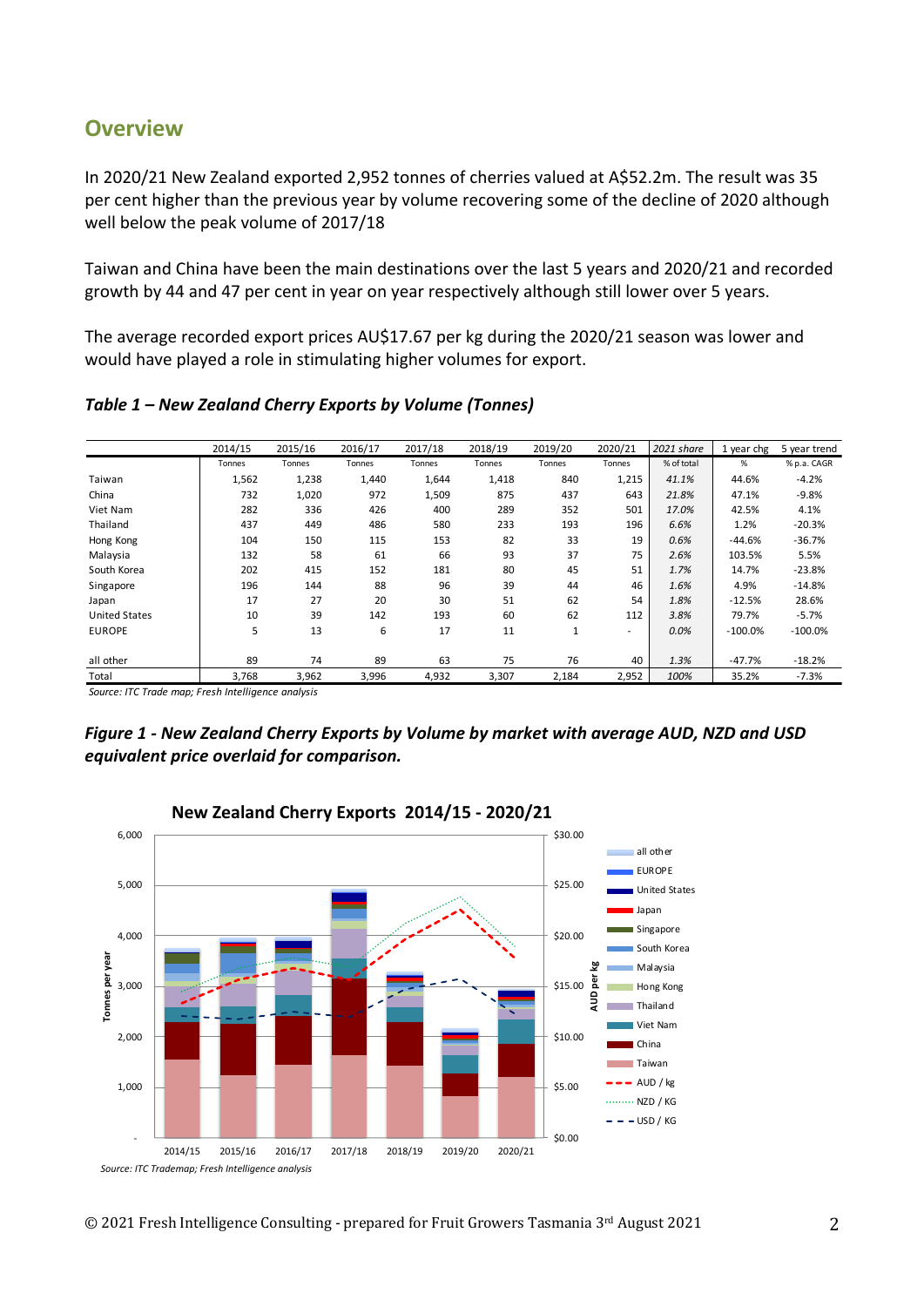#### *Table 2 – New Zealand Cherry Exports by Value (Million Australian Dollars)*

|                      | 2014/15     | 2015/16     | 2016/17     | 2017/18     | 2018/19     | 2019/20     | 2020/21                  | 2021 share | 1 year chg | 5 year trend |
|----------------------|-------------|-------------|-------------|-------------|-------------|-------------|--------------------------|------------|------------|--------------|
|                      | Million AUD | Million AUD | Million AUD | Million AUD | Million AUD | Million AUD | Million AUD              | % of total | %          | % p.a. CAGR  |
| Taiwan               | 19.8        | 20.4        | 24.5        | 27.3        | 29.4        | 20.7        | 23.7                     | 45.4%      | 14.5%      | $-0.9%$      |
| China                | 11.0        | 16.8        | 17.8        | 26.4        | 18.1        | 11.0        | 12.1                     | 23.2%      | 10.4%      | $-9.1%$      |
| Viet Nam             | 4.0         | 4.8         | 7.4         | 6.0         | 5.4         | 7.2         | 7.5                      | 14.4%      | 4.7%       | 0.3%         |
| Thailand             | 5.8         | 6.8         | 7.0         | 7.4         | 3.9         | 3.9         | 3.1                      | 6.0%       | $-20.6%$   | $-18.3%$     |
| Hong Kong            | 1.7         | 2.7         | 2.1         | 2.6         | 1.9         | 0.9         | 0.4                      | 0.7%       | $-60.0%$   | $-35.1%$     |
| Malaysia             | 1.8         | 0.9         | 1.2         | 1.1         | 1.9         | 0.9         | 1.3                      | 2.4%       | 39.8%      | 1.8%         |
| South Korea          | 2.0         | 5.1         | 2.5         | 1.9         | 1.1         | 0.7         | 0.7                      | 1.3%       | $-2.9%$    | $-28.1%$     |
| Singapore            | 2.5         | 2.3         | 1.5         | 1.4         | 0.7         | 0.8         | 0.9                      | 1.7%       | 6.0%       | $-13.1%$     |
| Japan                | 0.2         | 0.4         | 0.3         | 0.4         | 0.7         | 1.0         | 0.7                      | 1.4%       | $-26.8%$   | 29.5%        |
| <b>United States</b> | 0.1         | 0.6         | 1.2         | 1.6         | 0.6         | 0.9         | 1.2                      | 2.3%       | 27.1%      | $-1.0%$      |
| <b>EUROPE</b>        | 0.1         | 0.1         | 0.1         | 0.4         | 0.3         | 0.0         | $\overline{\phantom{a}}$ | 0.0%       | $-100.0\%$ | $-100.0%$    |
| all other            | 1.2         | 1.0         | 1.4         | 0.9         | 1.1         | 1.3         | 0.6                      | 1.2%       | $-54.8%$   | $-18.9%$     |
| Total                | 50.2        | 61.9        | 67.0        | 77.3        | 65.1        | 49.4        | 52.2                     | 100%       | 5.6%       | $-6.1%$      |

*Source: ITC Trade map; Fresh Intelligence analysis*

# *Table 3 – New Zealand Cherry Unit Prices A\$ per kg*

|                      | 2014/15      | 2015/16      | 2016/17      | 2017/18      | 2018/19      | 2019/20      | 2020/21      | 2021 index   |
|----------------------|--------------|--------------|--------------|--------------|--------------|--------------|--------------|--------------|
|                      | $AU$$ / $kg$ | $AU$$ / $kg$ | $AU$$ / $kg$ | $AU$$ / $kg$ | $AU$$ / $kg$ | $AU$$ / $kg$ | $AU$$ / $kg$ | $N = $17.67$ |
| Taiwan               | \$12.70      | \$16.46      | \$17.03      | \$16.62      | \$20.76      | \$24.62      | \$19.51      | 1.10         |
| China                | \$15.09      | \$16.49      | \$18.27      | \$17.47      | \$20.69      | \$25.11      | \$18.85      | 1.07         |
| Viet Nam             | \$14.01      | \$14.29      | \$17.45      | \$15.09      | \$18.79      | \$20.44      | \$15.02      | 0.85         |
| Thailand             | \$13.19      | \$15.22      | \$14.48      | \$12.73      | \$16.87      | \$20.38      | \$15.99      | 0.90         |
| Hong Kong            | \$16.63      | \$18.19      | \$18.01      | \$16.84      | \$23.04      | \$27.58      | \$19.92      | 1.13         |
| Malaysia             | \$13.52      | \$14.94      | \$19.35      | \$15.84      | \$20.02      | \$24.34      | \$16.72      | 0.95         |
| South Korea          | \$9.94       | \$12.24      | \$16.17      | \$10.67      | \$13.38      | \$15.12      | \$12.81      | 0.72         |
| Singapore            | \$12.81      | \$15.85      | \$17.38      | \$14.29      | \$17.95      | \$18.67      | \$18.86      | 1.07         |
| Japan                | \$11.39      | \$14.13      | \$13.49      | \$11.66      | \$13.59      | \$16.55      | \$13.85      | 0.78         |
| <b>United States</b> | \$15.29      | \$15.16      | \$8.66       | \$8.19       | \$9.46       | \$14.86      | \$10.51      | 0.59         |
| <b>EUROPE</b>        | \$15.98      | \$8.38       | \$20.05      | \$23.87      | \$28.83      | \$18.62      |              |              |
|                      |              |              |              |              |              |              |              |              |
| all other            | \$13.17      | \$13.83      | \$15.64      | \$14.21      | \$14.42      | \$17.40      | \$15.06      | 0.85         |
| Total                | \$13.33      | \$15.62      | \$16.76      | \$15.66      | \$19.69      | \$22.63      | \$17.67      | 1.00         |

*Source: ITC Trade map; Fresh Intelligence analysis*